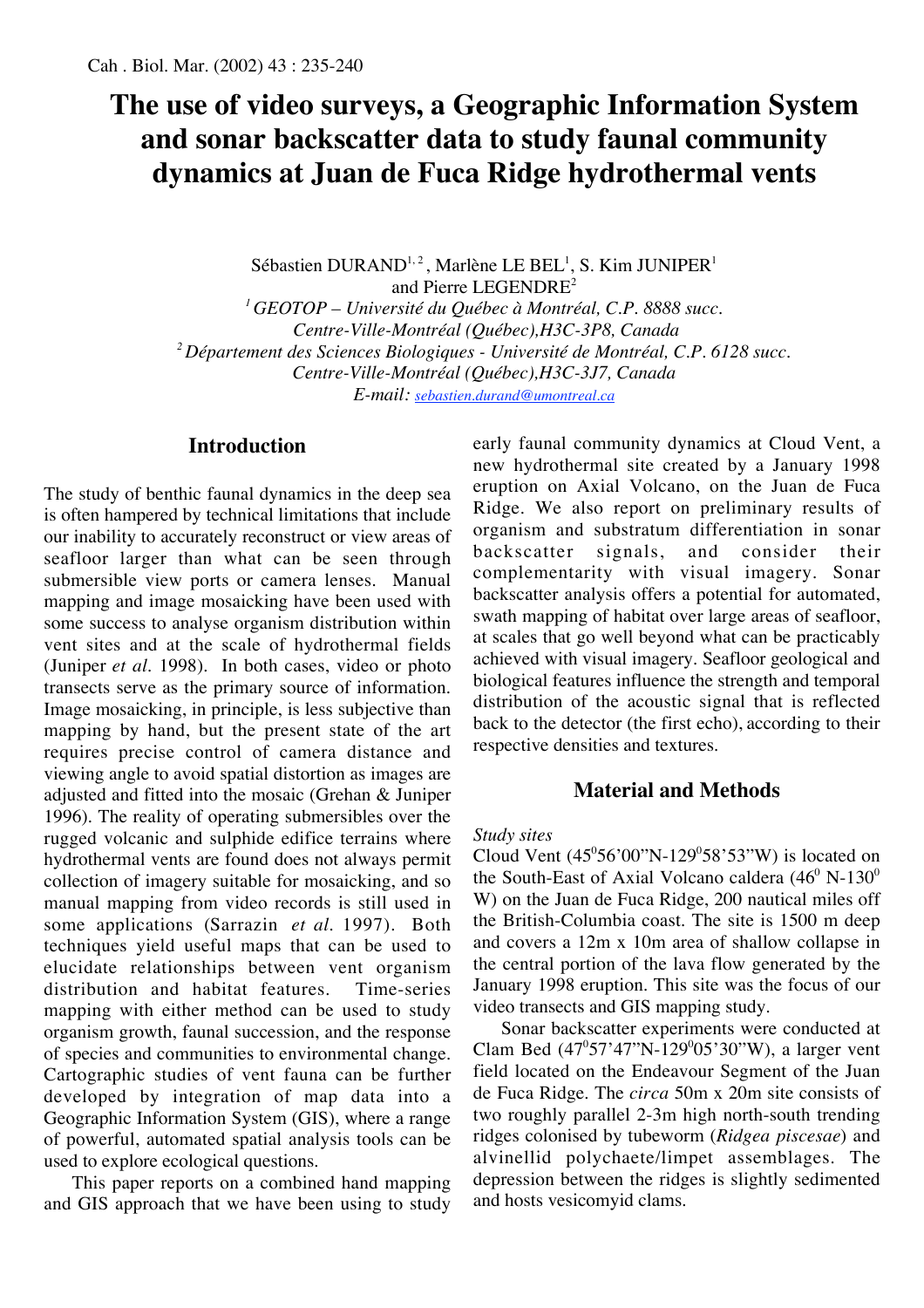#### *Image and sonar acquisition*

The Remotely Operated Vehicle ROPOS (ROV) was used for acquisition of all video and sonar imagery. Imagery from the submersible's SIT (Silicon Intensified Targeting) and 3-CCD (Charge-Coupled Device)!cameras was recorded to S-VHS or digital (Mini-DV) tapes. Video imagery was recorded during overlapping zigzag imaging transects at Cloud Vent, where the submersible held a constant heading. The SIT video imagery served to determine the general site profile and to reconstruct geological features. The 3-CCD colour camera was used for faunal community identification and characterisation.

#### *Mapping and GIS construction.*

Vent faunal distribution maps for 1998, 1999, 2000 and 2001 were constructed following the mapping methods described in Delaney *et al.* (1992), Sarrazin *et al.* (1997) and Sarrazin & Juniper (1998). Briefly, while repeatedly viewing the recorded video transects, visually distinct faunal assemblages were hand drawn on a background geological map that included two reference markers (N4 & N6). Information on the relative density of the faunal assemblages was also incorporated into the distribution maps. Hand drawn maps were then scanned, and imported into a graphics program (Freehand®) where the distribution of each faunal assemblage was traced into a separate layer, along with relative density information. Each layer was then imported into the GIS as separate a georeferenced layer, then integrated into a single GIS using Idrisi® software. Each layer was georeferenced using the positions of the visible markers, and transect beginning and end positions, as determined by the submersible's long baseline navigation system (using the Universal Transverse Mercator, Zone 9 North "UTM-9N" coordinate system). As a result of the resampling or "georeferencing" process, the initial image files were stretched and rotated in order to fit the mapping projection (UTM-9N), thus generating directly comparable maps.

#### *Sonar Backscatter Experiments*

Sonar backscatter investigations used an Imagenex 881 mechanical scanning sonar, which has a resolution of 0.15º, a pencil beam of 1.7º, a frequency of 675 kHz and a maximum range of 100 m. In order to evaluate the ability of the sonar to distinguish between different bottom types and different benthic communities, we conducted a series of ground truthing experiments. The submersible was positioned over 5 visually distinct habitat or bottom types in the Clam Bed field, and sonar data were collected as the vehicle slowly rose vertically from 0m to 25m altitude while insonifying the seafloor below. For these experiments, the sonar head was fixed stationary and facing straight down (zero degree angle). The selected habitat/bottom types were:

- 1) Ridge top without tubeworms
- 2) Ridge top with semi-continuous tubeworm bushes
- 3) Ridge top with dense, continuous tubeworm bushes
- 4) Ridge top with polychaete/limpet assemblages
- 5) Sedimented depression with clams

At least 40 acoustic returns for each habitat type, obtained between 2.5 and 3.5m altitude, were included in this preliminary analysis. At this height, the footprint (insonifed area) is a 9 cm diameter circle. Once the sonar data were post-processed (filtered for ambient noise, then normalized for depth following Clark & Hamilton 2001), the backscatter tail was extracted from the first echo (Fig. 1) and intensity/time values were analysed using Principal Components Analysis (PCA). The principal components that accounted for 95% of the variation of the original multivariate data were retained for partitioning. K-means partitioning (Legendre *et al.*, 2002) was then performed on the principal components (coordinates of the objects in PCA ordination space) to group the different signature types. The best partition or grouping produced was selected using the Calinski-Harabasz (C-H) criterion, which is a *F*-statistic.



**Figure 1.** Acoustic return (signal strength versus time) detected by the Imagenex 881 sonar head following initiation of a single ping. The backscatter tail (shaded area) is the entire first echo minus the duration of the sonar interrogation ping. The shape of the signal (power fluctuation over time) is a function of bottom texture and density.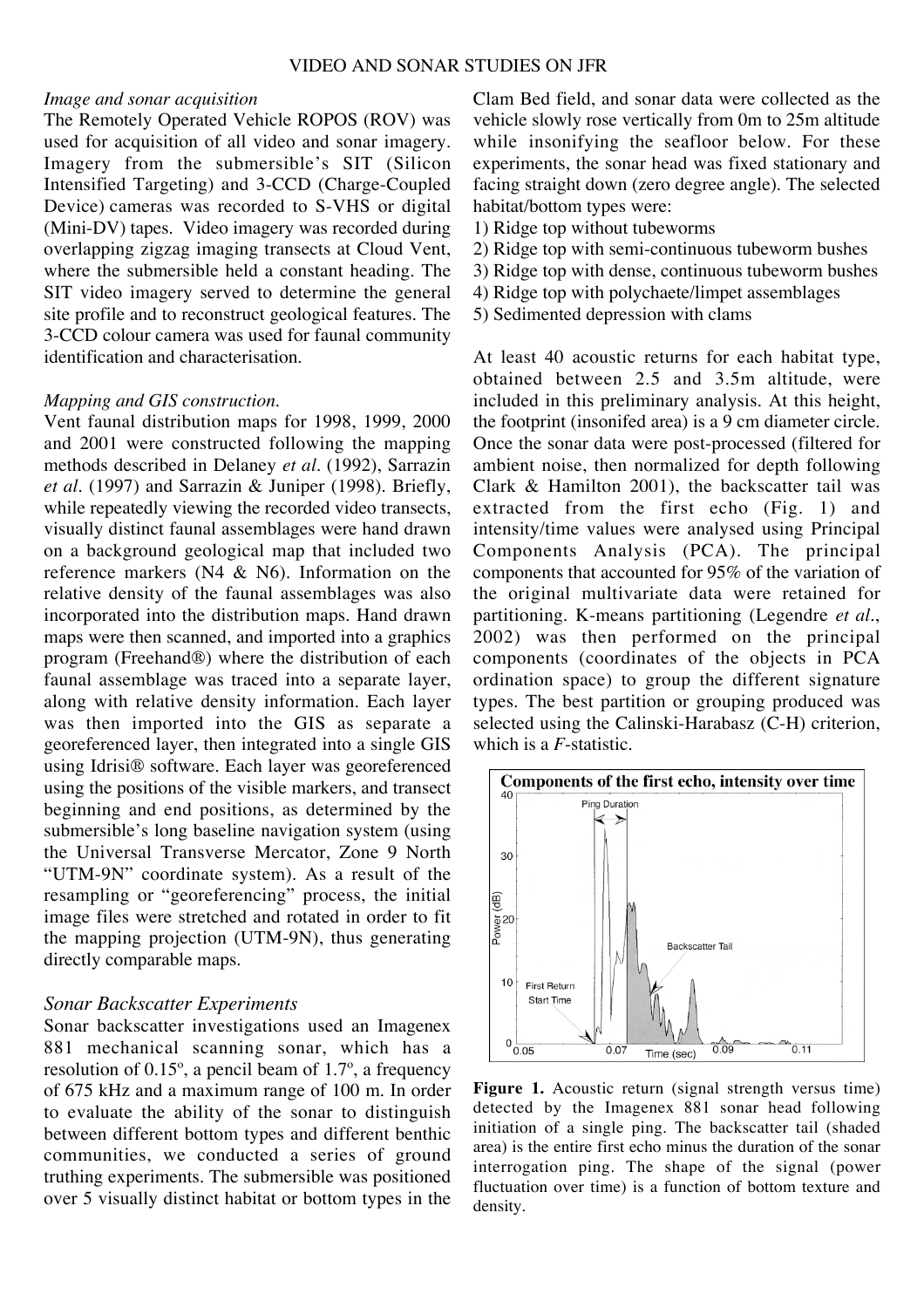#### S. DURAND, M. LE BEL, S.K. JUNIPER, P. LEGENDRE

**Table 1:** Yearly distribution of polynoid polychaete and tubeworm assemblages within the two mapped zones (N4 and N6) at Cloud Vent, Axial Volcano. Data are percentages of the area in each zone occupied by the two assemblages.

| <b>YEAR</b>               | N4 $(11.56 \text{ m}^2)$ |       |       | N <sub>6</sub> $(34.76 \text{ m}^2)$ |       |       | TOTAL AREA $(46.32 \text{ m}^2)$ |       |       |
|---------------------------|--------------------------|-------|-------|--------------------------------------|-------|-------|----------------------------------|-------|-------|
|                           | 1999                     | 2000  | 2001  | 1999                                 | 2000  | 2001  | 1999                             | 2000  | 2001  |
| Polynoids $(\%)$          | 29.33                    | 37.55 | 13.02 | 10.14                                | 6.75  | 1.81  | 14.93                            | 14.44 | 4.61  |
| Tubeworms $(\%)$          | 0.66                     | 7.05  | 5.05  | 3.60                                 | 27.31 | 14.55 | 2.87                             | 22.25 | 12.18 |
| Total area covered $(\%)$ | 29.99                    | 44.59 | 18.06 | 13.74                                | 34.07 | 16.36 | 17.80                            | 36.69 | 16.79 |



**Figure 2**: Map of Cloud Vent showing the zones where polynoids and tubeworms increased in density, as well as the successional changes between these two faunal assemblages during the 1999-2000 period. 1.6% of this area showed simple density increases of these two communities over the 1-year interval, while on 3.6% of the surface polynoids were replaced by tubeworms, and 24.0% of the study area was colonised *de novo* by tubeworms.

# **Results and Discussion**

Poor visibility in some years limited visual mapping to separate zones around the two markers placed in 1998. The zones were estimated to be  $11.6m<sup>2</sup>$  (marker N4) and 36.8m<sup>2</sup> (marker N6) in area. Two visually distinct faunal assemblages were identified and mapped during the 4 years of the study. Although the composition of the assemblages has not been formally described, we designated them as the polynoid polychaete and tubeworm assemblages. The polynoid

assemblage, which was the first to appear (1999), was dominated by the polynoid polychaete *Branchinotogluma sp.*. The tubeworm assemblage, which did not appear until the 2000 was dominated by the vestimentiferan *Ridgea piscesae,* the alvinellid polychaete *Paralvinella pandorae, Branchinotogluma sp.* and the limpet *Lepetodrilus fucensis* (J. Marcus, University of Victoria, personal communication).

Once the faunal distribution information was incorporated into the GIS, different analytical software tools were used to study the spatial and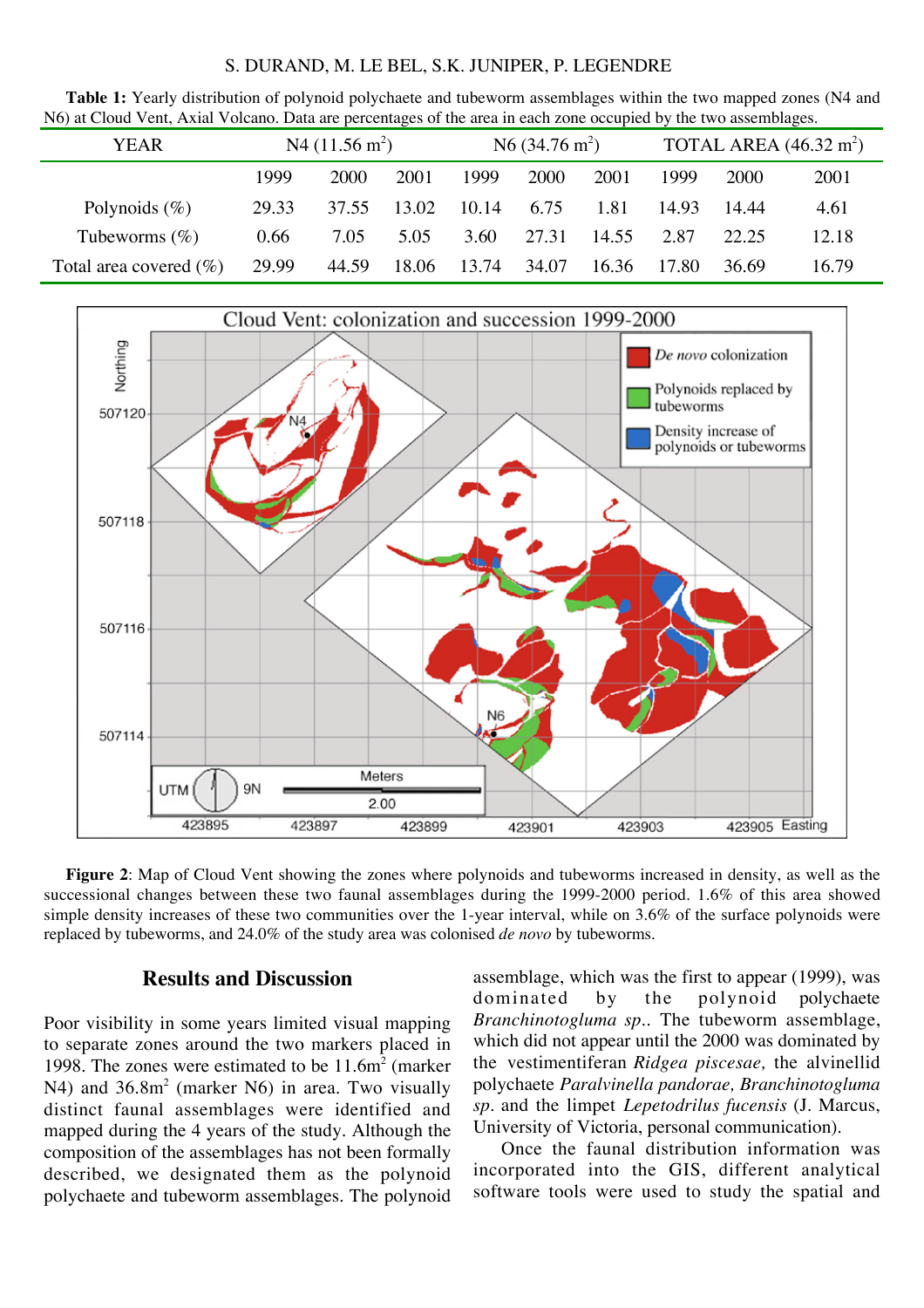temporal relationships between the species, and between species and their environment. Table 1 summarizes the year-to-year distribution of the polynoid and tubeworm assemblages in the mapped zones around markers N4 and N6.

#### *Overall trend*

In the summer of 1998, approximately 8 months after the eruption that created Cloud Vent, there were no visible faunal assemblages in the zones around the two markers. The following year, the visible macrofauna in both zones consisted almost entirely of polynoid polychaetes, with a few rare patches of tubeworms (Table 1). By 2000, the faunal compositions of zones N4 and N6 had begun to diverge. At N4, more substratum was still occupied by polynoid assemblages than by tubeworms, while at N6 tubeworms became the dominant group. In the final year of the study, there was no noticeable shift in dominant groups in either zone but there was a general decrease in areal occupation by all faunal assemblages. This observation is compatible with an observed overall decrease in hydrothermal outflow at this site (S. Durand & M. Le Bel, personal observation).

#### *Density increases and succession (1999-2000)*

We undertook a detailed analysis of the progression of faunal colonization in the 1999-2000 interval, during which the most significant biological changes occurred at the site. In this analysis, we asked three questions of the database: 1) Did further *de novo* colonization of previously bare surfaces occur during this interval? 2) To what extent was the initial polynoid polychaete assemblage replaced by vestimentiferan tubeworms? 3) Were there areas where the initial (mostly polynoid) assemblage remained dominant and increased in density?

The results of these analyses are summarised in Figure 2. The dominant change during the 1999-2000 interval was *de novo* colonization of bare surfaces by tubeworm assemblages. We found that 24.0% of the study area was colonised *de novo* by tubeworms between 1999 and 2000, while only 3.6% of the surface occupied by polynoid assemblages was taken over by tubeworms. A further 1.6% of the total analysed area simply showed density increases for the assemblage present in 1999.

# *Density decrease and senescence (2000-2001)*

We undertook a second interrogation of the database in order to evaluate the consequences of a noticeable

decrease of hydrothermal activity in the 2000-2001 interval. Our initial questions were similar to the above consideration of density increases and succession: 1) To what extent did existing communities simply decrease in density? (2.4% of the colonised surface), 2) To what extent were tubeworms replaced by polynoids (8.4% of colonised surface) 3) To what extent did the fauna disappear altogether (20.8% of the total faunal colonised surface)?

The greatest change in the 2000-2001 interval involved the complete disappearance of existing faunal assemblages (not shown). Slightly more than 20% of the previously colonised surface was bare in 2001. On a further 8.4% of the colonised surface, tubeworm assemblages were replaced by polynoids. With respect to the latter point, we note that the dominant species in the polynoid assemblage (*Branchinotogluma sp.*) was also present and abundant in the tubeworm assemblage. Thus the "replacement" likely involved, to a large extent, the disappearance of the tubeworm overstory, as well as the species living on their tubes, to expose the polynoids on the substratum. Finally, for another 2.4% of the surface colonized in 2001, there was a decrease in density of the same faunal assemblage mapped in 2000.

# *Backscatter differentiation*

In the K-means analysis, the tubeworm backscatter signatures (dense bushes and semi-continuous bushes, Fig. 3) were distinguished as a separate group in the 2-group K-means solution. At that level (C-H statistic  $= 197.91$ ) (not shown in the form of a table), most of the backscatter signatures of the dense (97%) and semi-continuous tubeworm bushes (86%) were grouped together. In the 4-group solution  $(C-H =$ 147.82) the clams and polychaete/limpet assemblages had about 40% of their signatures in a group that they shared with the broken sheet flow (Table 2). The clam and polychaete/limpet assemblages also had identical percentages (58%) in a second group (Table 2). The lava flow and the dense tubeworm bushes each had a major portion of their backscatter signatures in a single group (respectively 74% and 94%). The semicontinuous tubeworms habitat had a less distinct backscatter signature, with 25%, 61% and 13% of its echos divided among three groups. These preliminary results indicate that sonar backscatter analysis has considerable potential for mapping habitat distribution in larger hydrothermal vent fields or seep environments where there is extensive coverage by tubeworm assemblages.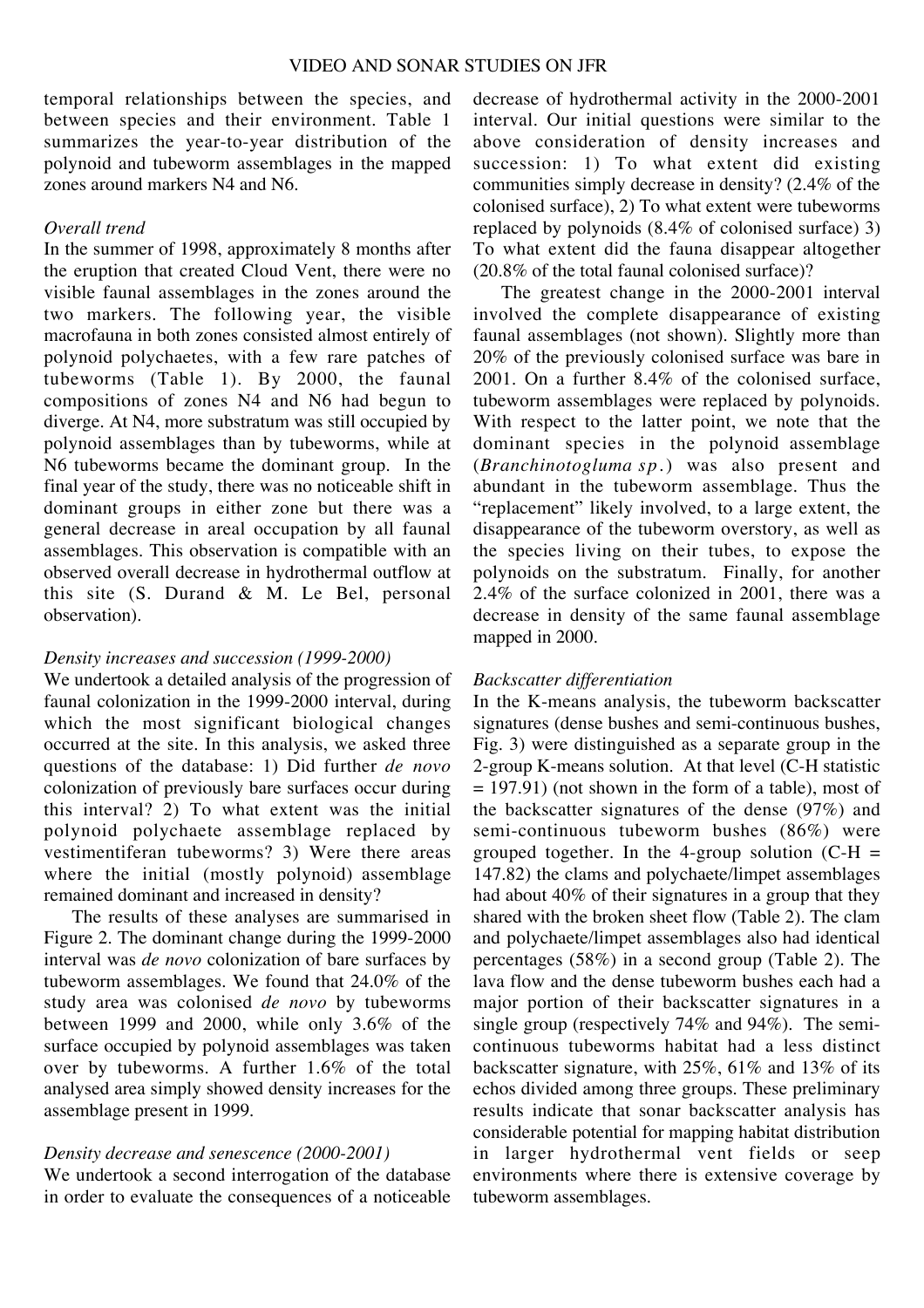#### S. DURAND, M. LE BEL, S.K. JUNIPER, P. LEGENDRE



**Figure 3.** Example of contrasting habitat types and backscatter signatures at Clam Bed vent. a) Broken sheet lava flow signature (photograph of site on right). b) Acoustic signature of dense tubeworm bush (photograph on right). These sites were adjacent to each other on a ridge summit. The substratum beneath the tubeworm bush was similar to the broken sheet lava flow shown in (a).

| <b>Table 2.</b> Results of K-means partitioning of backscatter signatures for the 5 studied habitats. The 2 and 4 group           |
|-----------------------------------------------------------------------------------------------------------------------------------|
| solutions represented local maxima of the Calinski-Harabasz criterion. The 4-group solution described in this table               |
| provided the best separation of habitat types. Data for each habitat type (columns of the table) indicate the percentage of       |
| the total number of backscatter signatures for that habitat that belong to each of the 4 groups. Values above 50% are in<br>bold. |

| Grouping | Broken sheet flow |    |    |    | Dense tubeworms Clams Limpets Semi-continuous tubeworms |
|----------|-------------------|----|----|----|---------------------------------------------------------|
|          |                   |    |    | 58 |                                                         |
|          | 74                |    | 42 | 40 |                                                         |
|          | 08                |    |    |    |                                                         |
|          | 04                | 94 |    |    |                                                         |

At this point in our analyses, we do not know whether or not assemblages of smaller-vent organisms will be distinguishable from the surrounding basaltic substratum. Application of this method to more complex terrains will be more difficult. The Clam Bed site was selected for this study because it offered a relatively flat bottom and contains no mineral edifices. This avoided any confounding effects of relief on the backscatter signal.

The combination of mapping and GIS analysis allowed us to quantitatively compare the importance of the processes of *de novo* colonization and faunal